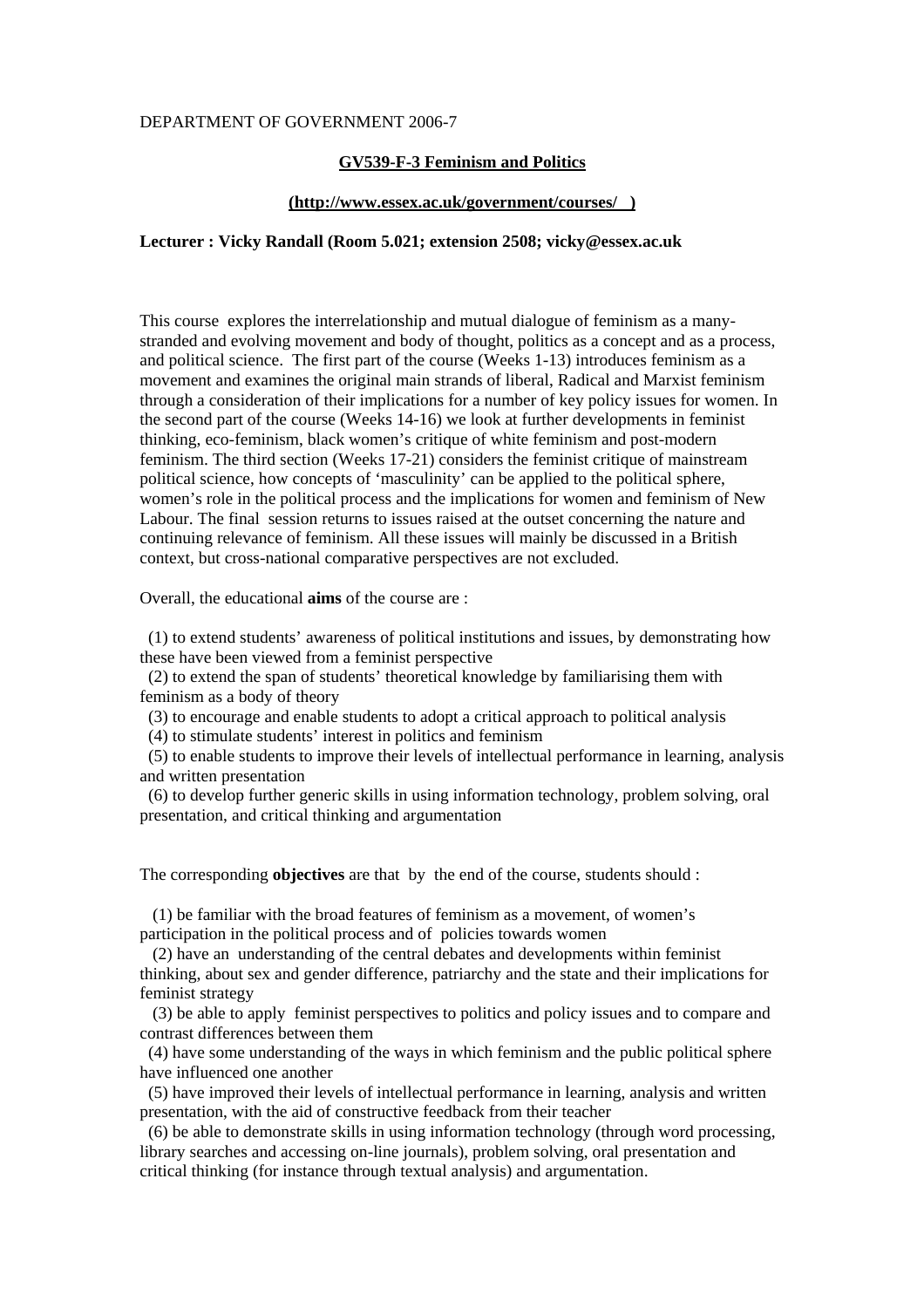**Eligibility** There are no specific prerequisites for this course but non-degree (Socrates/JYA) students can only be admitted with prior approval and all students should preferably should have some background in politics or a cognate social science.

**Course organisation and administration**. Teaching consists of a two-hour session each week. Generally this takes the form of a relatively informal lecture in the first hour and class discussion in the second. This format is sometimes modified, particularly towards the end of the course, with a more central role for student presentation and discussion. Julie Harrison, in the Government Undergraduate Office (Room 5B.310, open 10am-1pm. and 2-4pm, phone extension 2737) is responsible for course administration.

**Workload and assessment** Students are expected to read for classes, participate actively in class discuss and make at least one class presentation. Formal assessment is based on essays and examination, each counting for 50% of the overall mark.

### **Essays, submission and deadlines**

During the course students must submit three essays of approximately 2,500 words each. The first essay must be handed in no later than Friday, December 1, the second essay must be handed in no later than Friday, February 16 2005 and the third no later than Friday, April 27. The general guidelines for submission of undergraduate coursework apply. That is to say that all essays must be submitted electronically, to be received by 8am on the due date – failure to do so results in a mark of zero. Students must also submit a watermarked paper copy of the essay to me at the seminar held in the week of the deadline. Again failure to do so will result in a zero mark.

**Plagiarism** It is a very serious academic offence to submit written work in which text has been taken from the work of someone else, whether another student or from a book or article, without acknowledgement. The University regards this as **cheating**, for which the penalties are very severe. For details of what constitutes cheating and the penalties imposed, see the relevant section of the Undergraduate Handbook.

**Basic reading** There is no single text which covers all of the issues addressed in this course. However many of the topics are covered in

Valerie Bryson, *Feminist Debates* Macmillan 1999

Valerie Bryson, *Feminist Political Theory : An Introduction*, Palgrave second edition 2003

Another important text will be

Sarah Childs, *New Labour's Women MPs*, Routledge 2004

Otherwise useful background reading includes:

Wendy Stokes, *Women in Contemporary Politics*, Polity 2006

Joni Lovenduski, *Feminizing Politics*, Polity 2005

Lynda Burns (ed) Feminist Alliances, Rodopi 2006

Esther Breitenbach et al (eds) *The Changing Politics of Gender Equality in Britain*, Palgrave 2002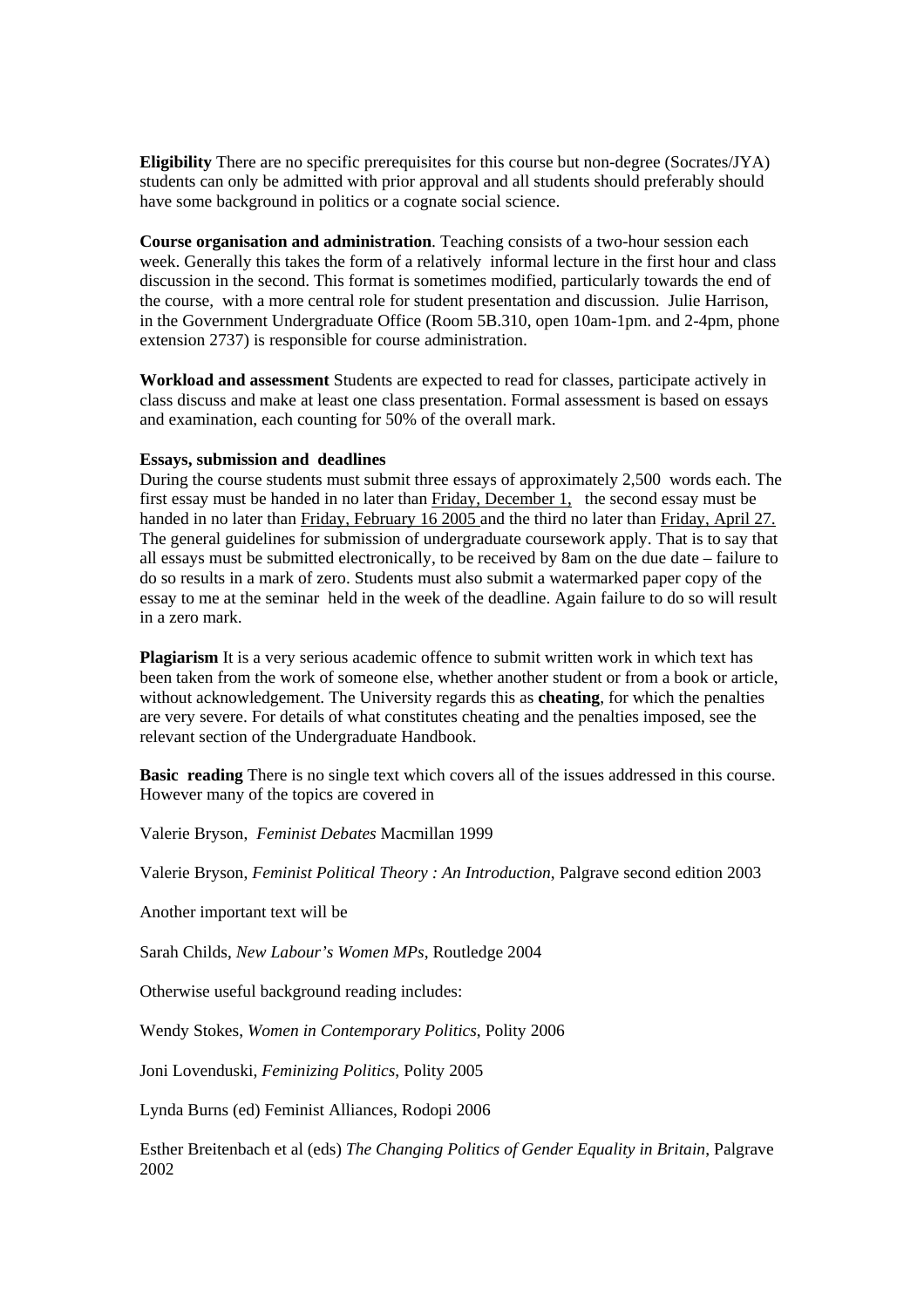Joni Lovenduski and Vicky Randall, *Contemporary Feminist Politics*, Oxford University Press 1993

Rosemary Tong, *Feminist Thought. A Comprehensive Introduction*, Unwin Hyman 1989.

Carol Bacchi, *Women, Policy and Politics*, Sage 1999

Anne Phillips, *Engendering Democracy*, Polity 1991

Anne Phillips (ed) *Feminism and Politics*, Oxford University Press 1998

Judith Squires, *Gender in Political Theory*, Polity 1999 (This is quite demanding, so best approached later in the course)

In addition you should regularly consult the following journals : *Feminist Review* (recent issues available on line) *Trouble and Strife Women's Studies International Forum Signs Feminist Theory Women and Politics (*which has recently become *Politics and Gender)* 

The **course outline** below indicates the lecture topic, together with suggested reading, for each week (items marked with an asterisk \* are considered particularly relevant). Whilst you are not expected to read all the suggested reading, you are expected to do some reading in preparation for each week. For presentations and written assignments you are expected to have read a number of the recommended texts. Making use of material available on the internet shows initiative but is a supplement to, not a substitute for, reading the recommended texts.

[In addition to this programme, **class programmes** will be handed out in weeks 2,7 and 14 setting out the discussion topic for each class. Students will be able to make suggestions about the specifics of these topics, before they are finalised.]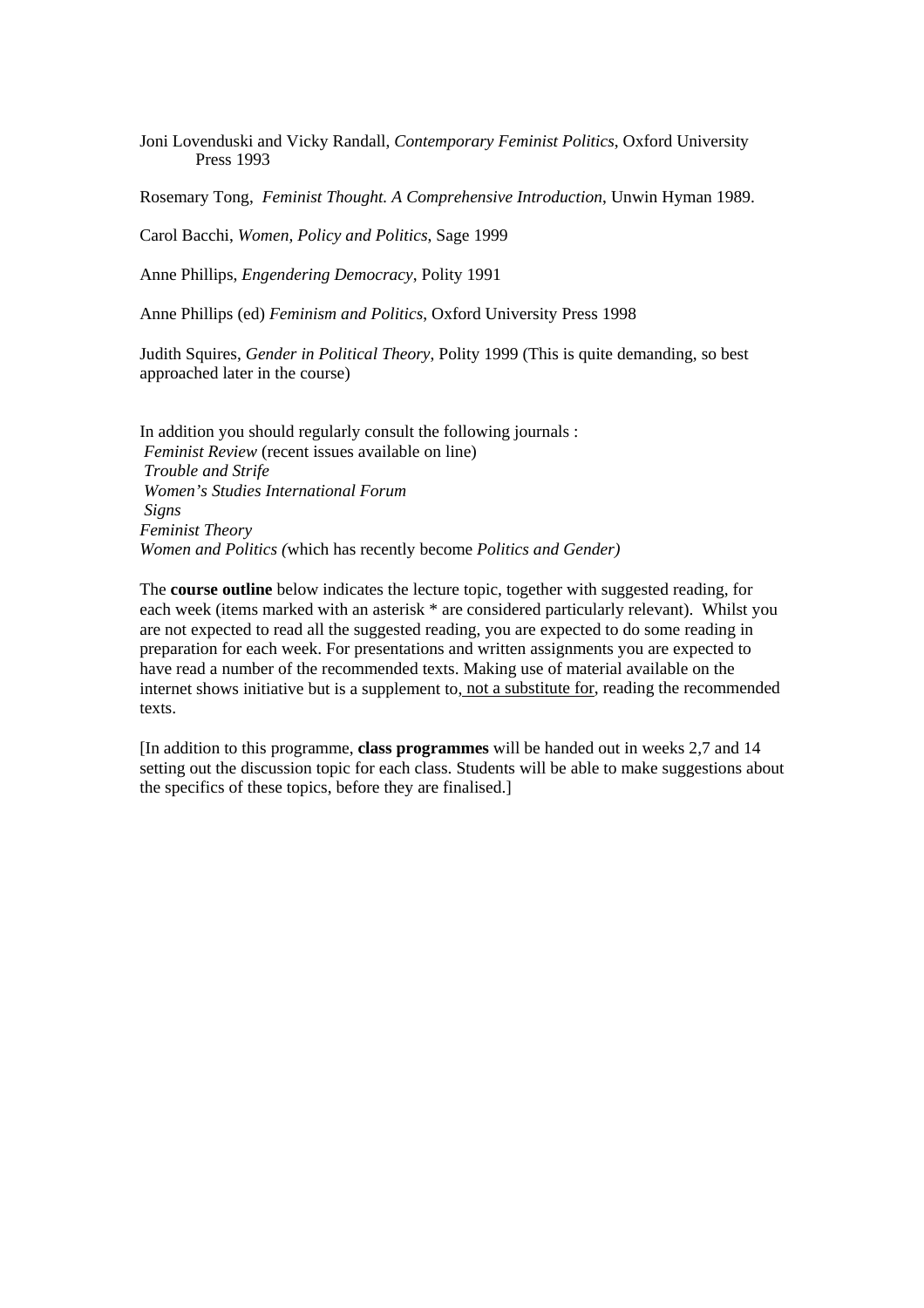### **Week 1 Introduction: the Feminist Movement**

Objective : to consider feminism as a movement, its origins and the character of its 'second wave'

\* David Bouchier, *The Feminist Challenge*, Macmillan, 1983, Chapters 1, 2, 4, 5.

\* Vicky Randall, *Women and Politics* 2nd ed, Macmillan, 1987 Introduction and Chap.5

\* Sheila Rowbotham, *The Past is Before Us: Feminism in Action since the 1960s*, Penguin. 1989

Gisela Kaplan, G. 1992 *Contemporary West European Feminism*. Allen and Unwin 1992.

Joni Lovenduski and Vicky Randall *Contemporary Feminist Politics*. Oxford University Press 1993. Chapter 1.

### *[Weeks 2-5 LIBERAL FEMINISM ]*  **Week 2 Mary Wollstonecraft and Early Liberal Feminsim**

Objective : to explore the premises of early liberal feminism through an examination of the writings of Mary Wollstonecraft

\* Mary Wollstonecraft *A Vindication of the Rights of Women*, Penguin, Introduction and Chaps.1,2,5,6,12,13

\* Moira Gatens, M. 1991 'The Oppressed State of My Sex' in M Lyndon Shanley and C. Pateman (eds), *Feminist Interpretations and Political Theory*, Polity Press 1991

.\* RosemarieTong, *Feminist Thought*, chapter 1, pages 11-22.

Diana Coole , *Women in Political Theory*, Harvester Wheatsheaf 1993, chapter 5

Jane Abray, 'Feminism in the French Revolution', *American Historical Review*, Vol.80 1975 pp.43-62

Virginia Sapiro, *A Vindication of Political Virtue. The Political Theory of Mary Wollstonecraft*, Chicago University Press 1992.

# **Week 3 Contemporary Liberal Feminism**

Objective : to explore the development of contemporary liberal feminism, focusing on the extent to which it has retained or modified traditional liberal assumptions about human nature, the individual as the basis of society and the public-private divide, with particular reference to liberal feminist arguments about social justice and women's political representation.

\* Rosemarie Tong, *Feminist Thought*, remainder of chapter 1.

\* Janet Radcliffe-Richards, *The Sceptical Feminist: A Philosophical Inquiry* Routledge and Kegan Paul 1980. Especially Chapters 3 and 4.

Betty Friedan, *The Feminine Mystique*, Penguin 1963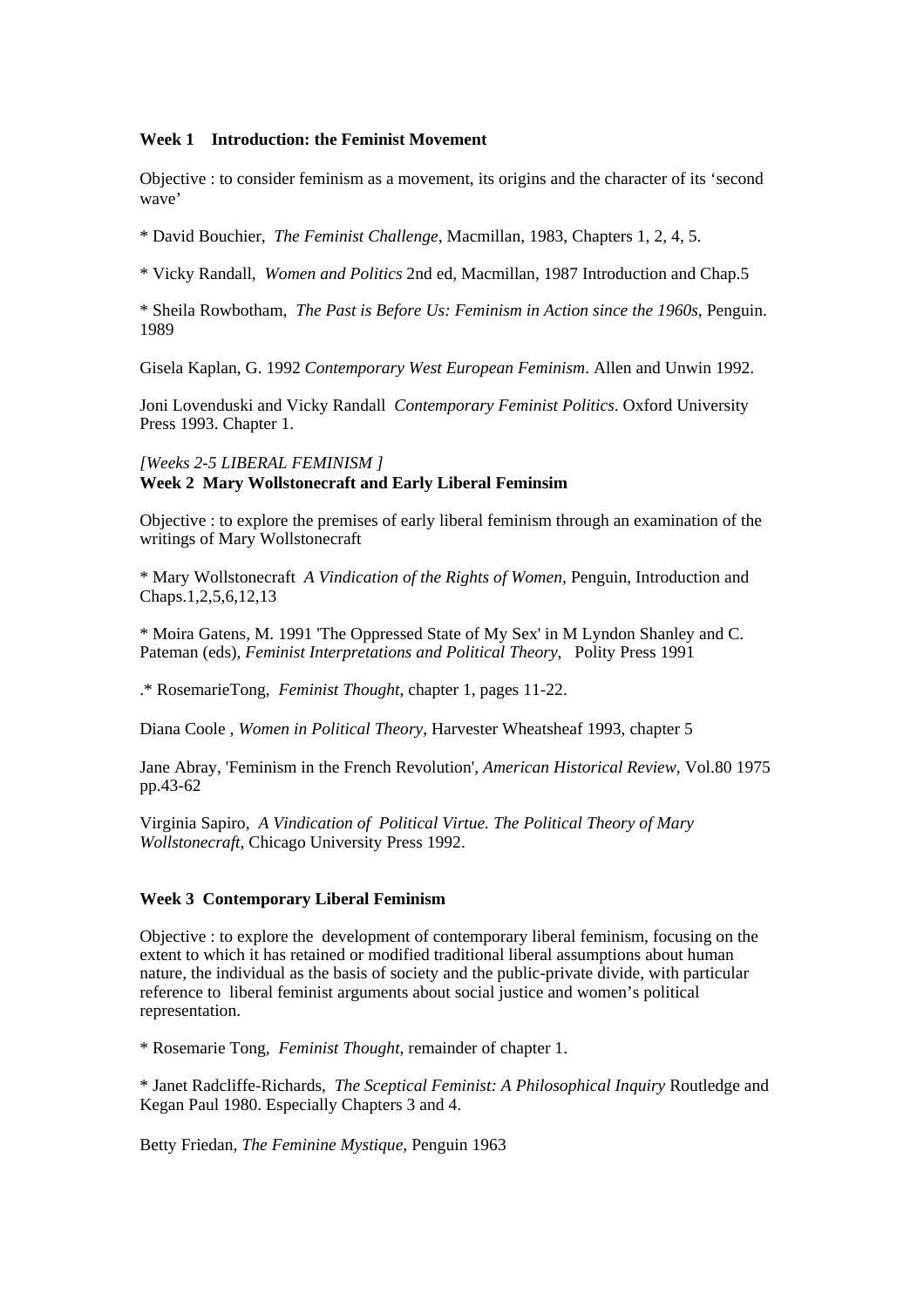Susan Moller Okin, 'Gender, the Public and the Private', in David Held (ed.) *Political Theory Today* Polity 1991. [This is also available in Anne Phillips (ed) *Feminism and Politics*, Oxford University Press 1998.]

Susan Moller Okin, *Justice, Gender and the Family* (Basic Books 1989). See especially chapters 1, 5 and 6

Judith Evans, *Feminist Theory Today*. Sage 1995 Chapters 2-4.

Anne Phillips, *Democracy and Difference* Polity Press 1993, Chapter 6 ( 'Must Feminists Give up on Liberal Democracy?). [This is also available in David Held (ed) Prospects for Democracy, special issue of *Political Studies* Vol 40 1992] and Chapter 2 'So What's Wrong with the Individual?'

Tapper, M. 'Can a Feminist be a Liberal?', *Australasian Journal of Philosophy*, Supplement to Vol. 64, June 1986.

# **Week 4 Equal Employment Opportunities**

Objective : to examine strategies and problems in the field of equal employment opportunity, focusing on the strengths and weaknesses of a liberal feminist approach.

- \* Joni Lovenduski and Vicky Randall, *Contemporary Feminist Politics*, Oxford University Press, 1993 chapter 6
- \* Jean Gardiner *Gender, Care and Economics* Macmillan 1997, chapter 7
- \* Carole L Bacchi, *Women, Policy and Politics* Sage 1999, chapters 4 and 5

Jean Gregory, 'Revisiting the Sex Equality Laws' in S Walby (ed) *New Agendas for Women,* Macmillan 1999

See also Evans (cited above) and Radcliffe Richards (cited above)

Elizabeth Meehan and Selma Sevenhuijesen (eds) *Equality, Politics and Gender* Sage 1991. See especially 'Introduction' and C. Bacchi, 'Pregnancy, the law and the meaning of equality'.

Vicky Randall, *Women and Politics* op cit, Chapter 6 pp.283-314.

And EOC (Equal Opportunity Commission) website : *http://www.eoc.org.uk/* 

## **Week 5 Gender Quotas**

Objective : to take the example of the gender quotas controversy in the Labour Party to explore further implications of a liberal feminist approach to women's political representation.

C Barrett, 'The Labour Party and Positive Discrimination in Candidate Selection', *Case Studies for Politics*, Case Study 16, University of York.

Anne Phillips, *Engendering Democracy* Polity 1991, Chapters 2, 3 and 6.

Anne Phillips, *The Politics of Presence*, Polity 1995, Chapter 3, 'Quotas for Women'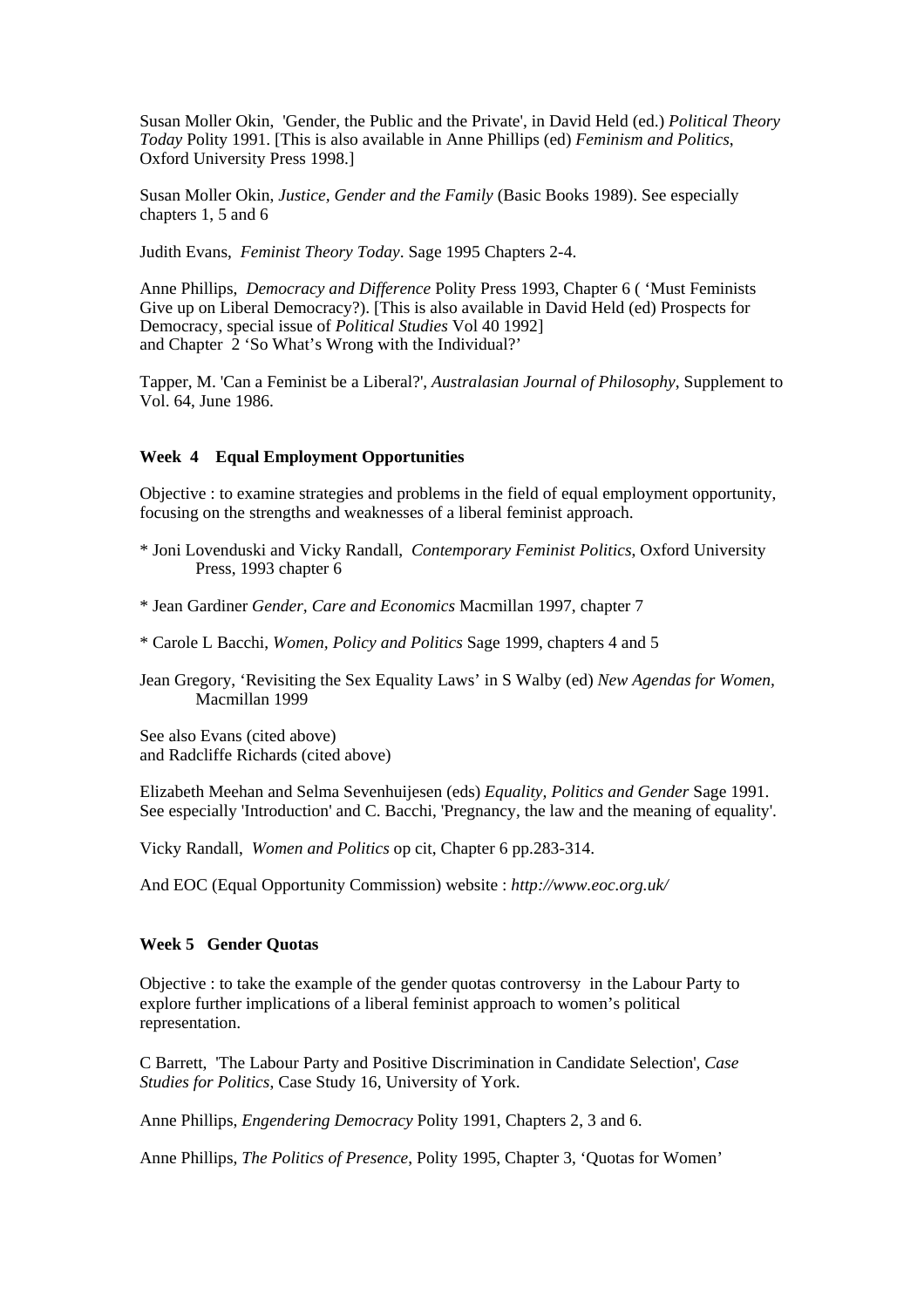M L Krook and J Squires, 'Gender Quotas in British Politics', *British Politics* forthcoming

Judith Squires and Mark Wickham-Jones, *Women in Parliament: A Comparative Analysis,* Equal Opportunities Commission 2001

Judith Squires, 'Quotas for Women: Fair Representation?, *Parliamentary Affairs* Vol 49 No 1 1996

Julie Ballington and Azza Karam (eds) *Women in Parliament: Beyond Numbers*, revised edition 2005, International IDEA

Irene Tinker, 'Quotas for women in elected legislatures: do they really empower women?', *Women's Studies International Forum* vol 27 (5/6) 2004 pp531-46.

Ann Towns, ' Understanding the Effects of Larger Ratios of Women in National Legislatures: Proportions and Gender Differentiation in Sweden and Norway', *Women and Politics* Vol 25 No 1 and 2 2003, pp1-29

Inter-Parliamentary Union (2001) website on Women in National Parliaments *[www.ipu.org/wmn-e/classif.htm](http://www.ipu.org/wmn-e/classif.htm)*

Website of International Institute for Democracy and Electoral Assistance's Gender Quotas Project – [www.idea.int/quotas.htm](http://www.idea.int/quotas.htm)

[ See also *Politics and Gender*, December 2005, for three articles on quotas by Mansfield, Caul Kittilson and Mark Jones. ]

*[Weeks 6-11 RADICAL FEMINISM]* 

#### **Week 6 Early Radical Feminism**

Objective : to examine the arguments of the 'founding' Radical feminists, with particular attention to Firestone's Dialectic of Sex

\* Shulamith Firestone, S. 1970 *The Dialectic of Sex*, Paladin 1970.

Kate Millet *Sexual Politics*, Sphere 1971.

Susan Brownmiller *Against our Will: Men, Women and Rape*, Secker and Warburg 1975.

David Bouchier, *The Feminist Challenge*, Macmillan 1983.

### **Week 7 Contemporary Radical Feminism**

Objective : to trace the more recent development of Radical feminism, with particular focus on the emergence of a cultural or pro-woman strand

\* Valerie Bryson, *Feminist Political Theory: An Introduction* , Macmillan 1992. Chapters 11 and 12.

\* Adrienne Rich, *Of Woman Born*, Virago 1977.

D Bell and Renata Klein (eds) *Radically Speaking: Feminism Reclaimed*, Zed Books 1996.

Hester Eisenstein, *Contemporary Feminist Thought*, Unwin 1984.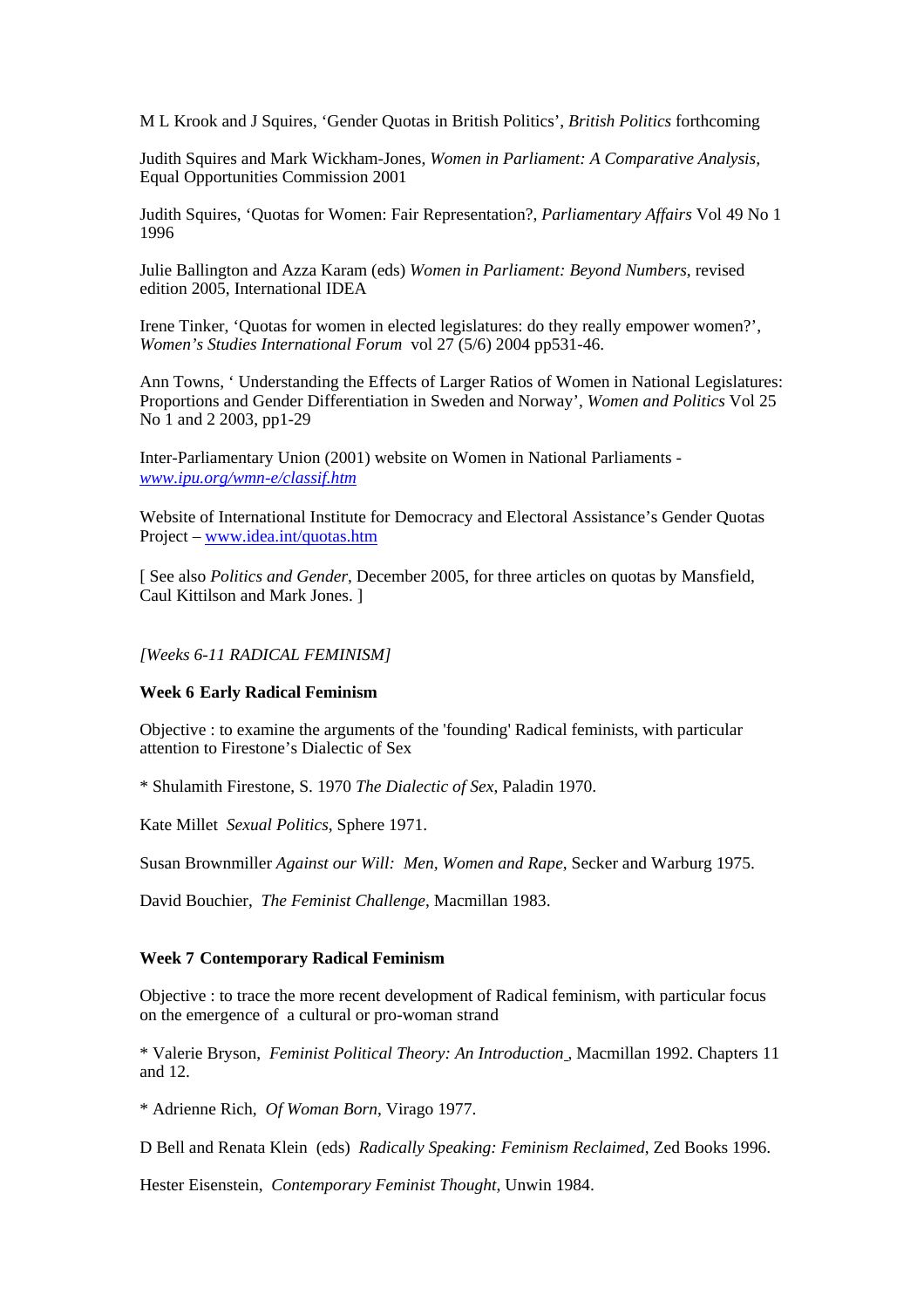Alison Jagger, *Feminist Politics and Human Nature*, Harvester 1983. Chapters 5 and 9.

Sheila Jeffreys, *Anticlimax,* The Women's Press 1990.

Special Issue on 'Radical Feminism in the 1990s', *Trouble and Strife*, no.27 (c1993), p.3-15 and 21-5.

#### **Week 8 The Concept of Patriarchy**

Objective : to critically explore the concept of patriarchy and its implications for the way that politics is conceptualised, as it was originally developed by Radical feminists and subsequently modified

\* Valerie Bryson, *Feminist Political Theory*, *op cit*, Chapter 10.

\* Carole Pateman, *The Sexual Contract*, Polity 1988, Chapters 2 and 4

\* Sylvia Walby, *Theorising Patriarchy*, 1990 especially Chapter 8.

Veronica Beechy, 'On patriarchy', *Feminist Review* 1979 No.3.

R McDonagh, and R. Harrison 'Patriarchy and relations of production' in Kuhn, A. and A. Wolpe (eds) *Feminism and Materialism*, Routledge 1978.

Joan Acker, 'The Problem with Patriarchy', *Sociology* 1989 Vol 23 No 2

Kate Millet, *Sexual Politics* Sphere 1971.

## **Week 9 Male Violence**

Objective : to examine how far and in what ways Radical feminist arguments about male sexuality and violence and feminist campaigning around the issues of domestic violence and rape have been reflected in the development of public policy in these areas.

\* Andrea Dworkin, A. 1983 'Feminism: An Agenda', in A. Dworkin, *Letters from a War Zone: Writings 1976-87*, Secker and Warburg 1983.

\* Lovenduski and Randall, *Contemporary Feminist Politics*, *op cit* chapter 9.

\* Lynne Segal, *Is the Future Female?* Virago, 1987, chapters 3 and 5.

and Lynne Segal *Slow Motion : Changing Masculinities, Changing Men*, revised edition, Virago, 1997, chapter 9

C L Bacchi, *Women, Policy and Politics* Sage 1999, chapter 9

Marianne Hester, Liz Kelly and Jill Radford (eds) *Women, Violence and Male Power*, Open University Press, 1997

A J Hearne, 'Racism, rape and riots', *Trouble and Strife* 1986 No.9.

Sue Lees *Carnal Knowledge: Rape on Trial,* second edition, Women's Press 2002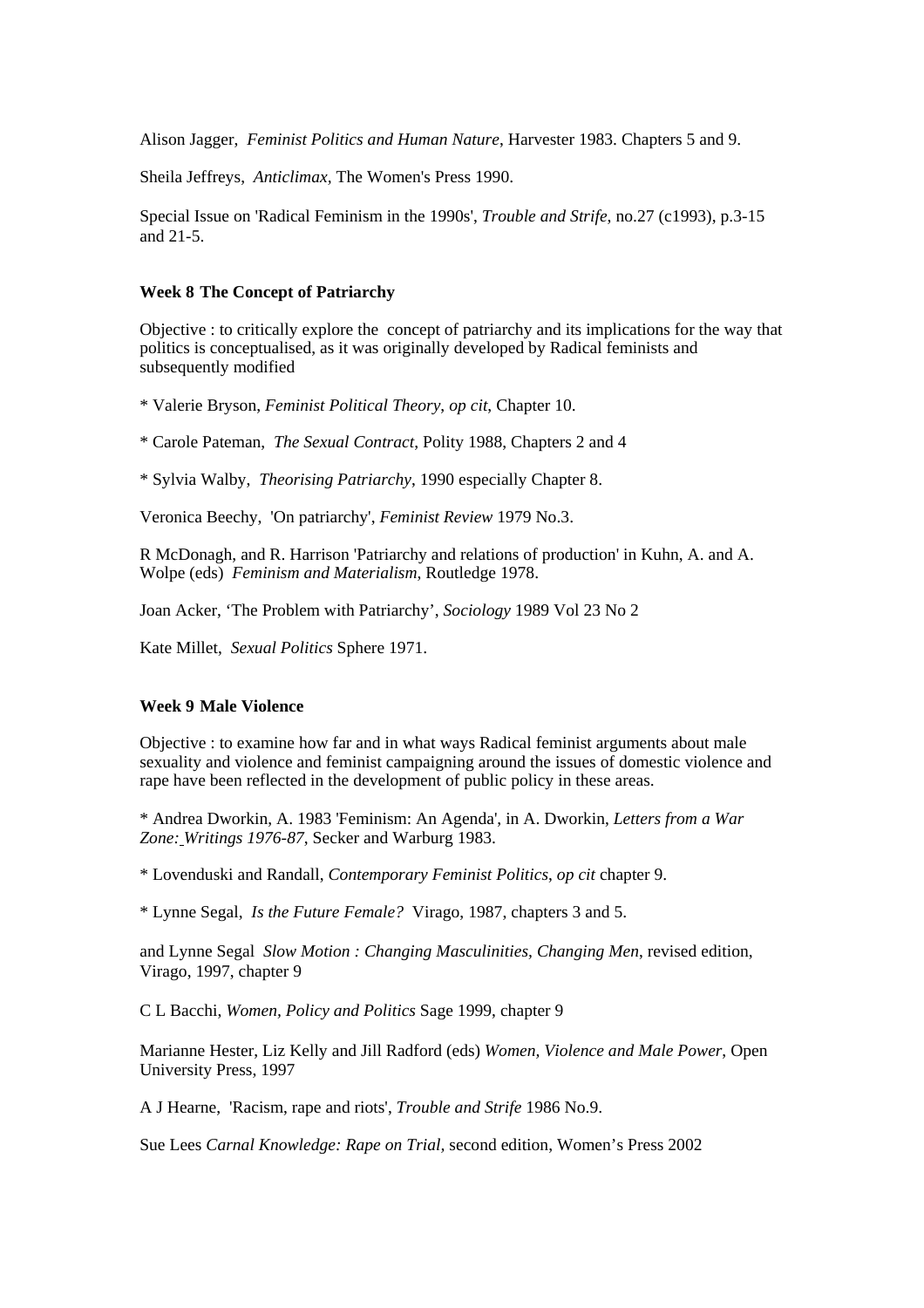Nancy Matthews, *Confronting Rape : the Feminist Anti-Rape Movement and the State,* Routledge 1994

A Mama, 'Violence against Black women: gender, race and state responses'*, Feminist Review* No.28, 1989.

S Abrar, et al 'Feminist Ideas and Domestic Violence Policy Change', *Political Studies* Vol 48 No 2 2000

### **Week 10 Motherhood**

Objective : taking as the point of departure the negative views of early Radical feminism, to analyse conflicting feminist attitudes to motherhood and to consider their policy implications and impact, with particular reference to the issue of child daycare.

\* Katherine Gieve, 'Rethinking feminist attitudes towards mothering', *Feminist Review*, No 25, 1987

\* Lovenduski and Randall, *op cit,* Chapter 8.

\* Segal, *Is the Future Female*? *op cit,* Chapter 4.

\* Carol Smart, 'Deconstructing Motherhood', in Elizabeth Bortolaia Silva (ed.) *Good Enough Mothering?,* Routledge 1996.

Vicky Randall, 'Feminism and Child Daycare', *Journal of Social Policy*. 1996.

Vicky Randall, *The Politics of Child Daycare in Britain*, Oxford University Press 2000

Sara Ruddick, 'Maternal thinking' in Treblicot, J. (ed) *Mothering. Essays in Feminist Thought* 1984.

Melissa Benn, *Madonna and Child : Towards a new politics of motherhood* Vintage 1999

### **Week 11 Women : A Different Voice?**

Objective : to critically examine arguments that women have a distinctive perspective on politics and policy issues, as embodied in feminist standpoint theory and the notion of an 'ethic of care'

\*Carol Gilligan, *In a Different Voice*, Harvard University Press, 1982

\*Nancy Hartsock, 'The Feminist Standpoint : Developing the Ground for a Specifically Feminist Historical Materialism' in S Harding and M B Hintikka (eds) *Discovering Reality* ,D Reidel, 1983

Judith Evans, *Feminist Theory Today,* Sage 1995, Chapter 7

Judith Squires, *Gender in Political Theory*, Polity 1999, Chapter 5

Nancy Hartsock, 'The Feminist Standpoint Revisited'in Nancy Hartsock, *The Feminist Standpoint Revisited and Other Essays*, Westview Press, 1998

Joan Tronto, *Moral Boundaries : the political argument for an ethic of care* , Routledge, 1993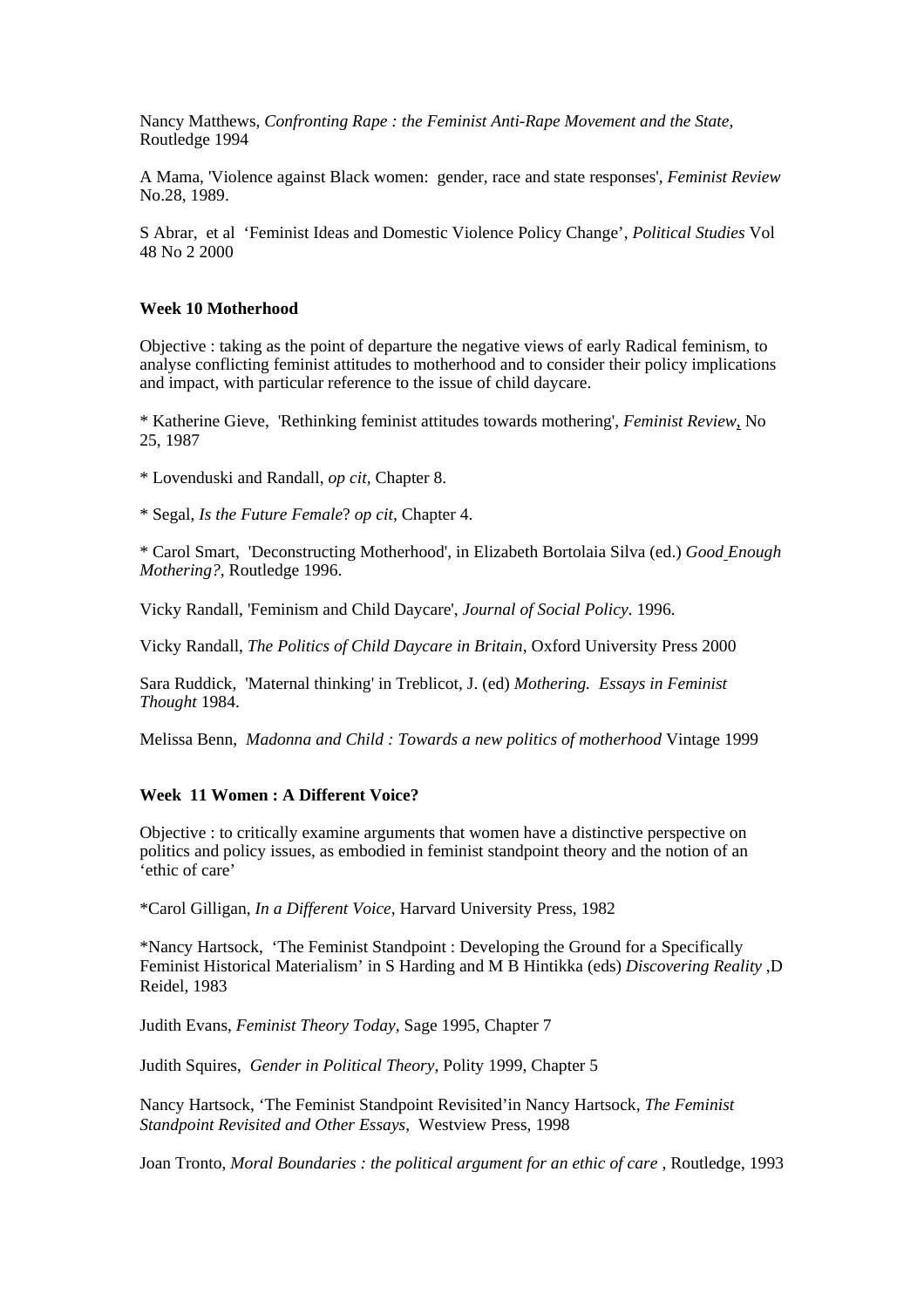Joan Tronto, 'Beyond Gender Difference to a Theory of Care', *Signs*, 1987, Vol 12 No 4

Fiona McKay, *Love and Politics*, Continuum 2001

Susan Moller Okin, 'Thinking like a Woman', in Deborah Rhode (ed) *Theoretical Perspectives on Sexual Difference* (Yale University Press, 1990)*.* 

Marcel Stoetzler and Nira Yuval-Davies, ' Standpoint theory, situated knowledge and the situated imagination', *Feminist Theory* Vol 3 No 3 2002

Hilary Footitt, *Women, Europe and the New Languages of Politics*, Continuum 2002

Selma Sevenhuijsen, 'The Relevance of the Feminist Ethic of Care for Social Policy', *Feminist Theory*, Vol 4 No 2 2003, pp179-97

*[Weeks 12-13 MARXIST FEMINISM]* 

#### **Week 12 Marxist Feminism**

Objective : to consider the development of Marxist feminism through and beyond a 'dual systems' approachexamine Marxist assumptions that informed early Marxist feminist accounts of gender oppression, with particular reference to Engels' Origin of the Family

Friedrich Engels, *The Origin of the Family, Private Property and the State* 

Rosemarie Tong, op cit, chapter 2

\* Michele Barrett, *Women's Oppression Today* second edition Verso 1988, Chapters 5 and 6.

Maxine Molyneux, 'Beyond the Domestic Labour Debate', *New Left Review* 116 1979.

Heidi Hartman, 'The unhappy marriage of Marxism and feminism: towards a more progressive union', *Capital and Class* No.8, 1979.

IrisYoung, 'Socialist feminism and the limits of dual systems theory', *Socialist Review* 1980 10, pp.169-88.

### **Week 13 Theory and Practice of the State**

Objective : to critically examine the early Marxist feminist conception of the state, its development, and alternative feminist approaches

\* Michele Barrett, *Women's Oppression Today*, op cit

\* R W Connell, 'The State, Gender and Sexual Politics', *Theory and Society*. 1990

\* Carol Pateman, 'The Patriarchal Welfare State', in Carol Pateman, *The Disorder of Women*, Polity Press 1989.

\*Rosemary Pringle and Sophie Watson 1990 'Women's interests and the post-structuralist state' in M.Barrett and A. Phillips (eds) *Destabilizing Theory*, Polity.

Lee Ann Banaszak, Karen Beckwith and Dieter Rucht (eds) *Women's Movements Facing the Reconfigured State*, Cambridge University Press 2003. See in particular the introductory chapter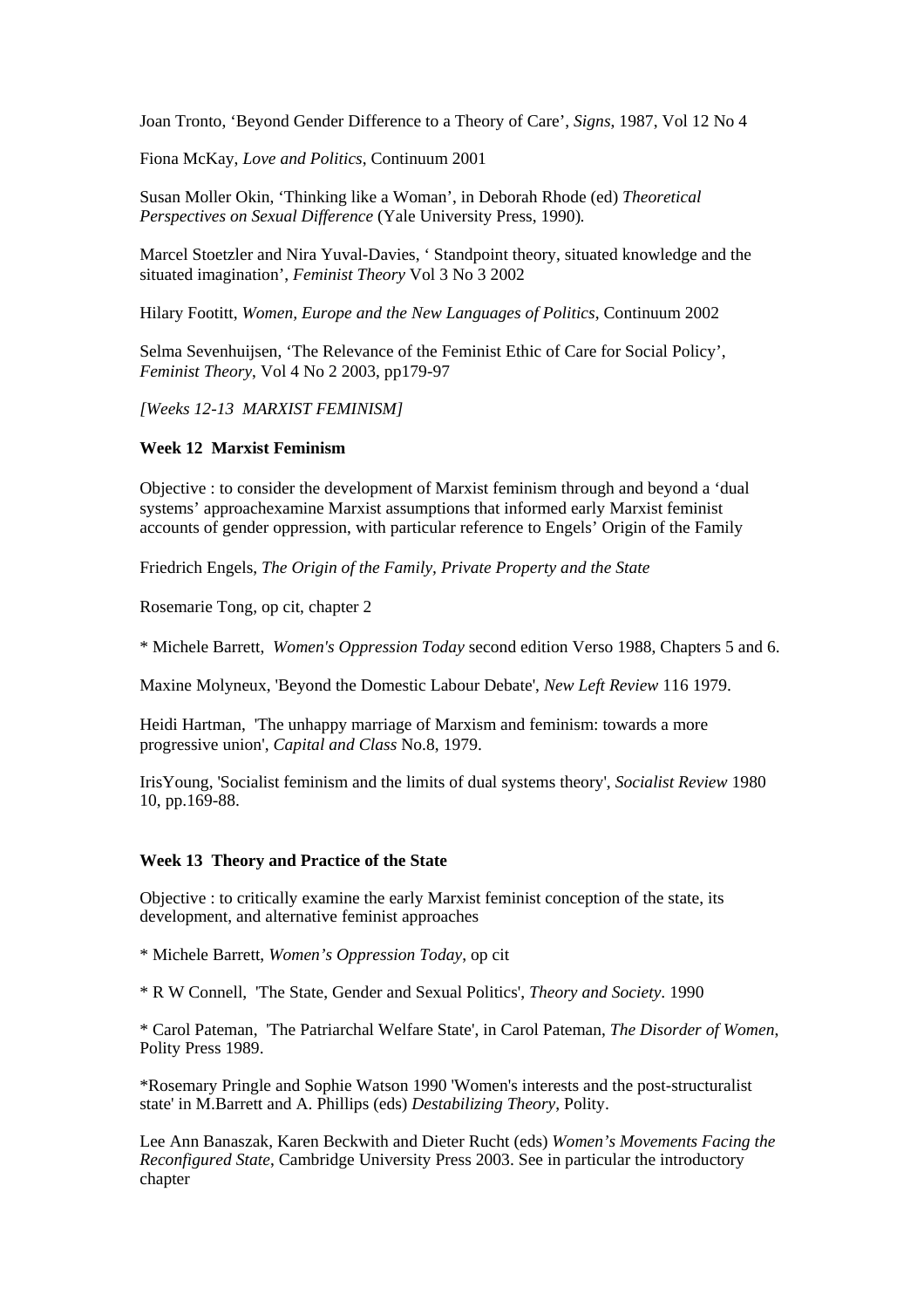Wendy Brown, 'Finding the Man in the State', *Feminist Studies* .1992

John Hoffman, *Beyond the State*, Polity, 1995, Chapter 5.

Mary McIntosh, 'The state and the oppression of women' in Kuhn and Wolpe, *Feminism and Materialism* op cit*.*

Elizabeth Wilson, *Women and the Welfare State* Tavistock, 1977 Chapter 1

Sylvia Walby, *Theorising Patriarchy* op cit*.* 

*[Weeks14-16 DEVELOPING DEBATES WITHIN FEMINISM]*

# **Week 14 Eco-feminism**

Objective : to explore the encounter between feminism and ecological thought in ecofeminism, focusing in particular on the similarities and contrasts between cultural and socialist feminist variants

- \*Val Plumwood, *Feminism and the Mastery of Nature*, Routledge, 1993, Introduction, Chapters 1 and 7.
- \*Mary Mellor, *Breaking the Boundaries*, Virago Press 1992.

\*Mary Mies and Vandana Shiva*, Eco-feminism*, Zed Books, 1993, pp1-20

Maxine Molyneux and D.L. Steinberg 1995 'Mies and Shiva's *Ecofeminism*: a new testament?', *Feminist Review*, no. 49 1995.

Andrew Dobson, *Green Political Thought*, Chapters 1, 2 and 5. (For a general introduction to green thought.)

Manjusha Gupte, 'Gender, Feminist Consciousness, and the Environment: Exploring the "Natural" Connection', *Women and Politics* Vol 24 No 1 2002

Val Plumwood, "Feminism and ecofeminism: beyond the dualistic assumptions of women, men and nature" *The Ecologist,* Vol.22 (1) 1992.

S Lahar, 'Ecofeminist theory and grassroots politics', *Hypatia* Vol 6 (1) 1991.

http://www.enviroweb.org/eve/index.html/

# **Week 15 Black Women's Critique of White Feminism**

Objective : to examine the early critique of (white) feminism developed by (black) feminists, the debates about difference that it helped to trigger and the more recent development of black British Feminism

\* Michele Barrett and Mary McIntosh, 'Ethnocentrism and Socialist Feminist Theory', *Feminist Review*, No. 20, June 1985.

\* K K Bhavnani and M. Coulson, 'Transforming Socialist Feminism: the Challenge of Racism', *Feminist Review*, No. 23, June 1986.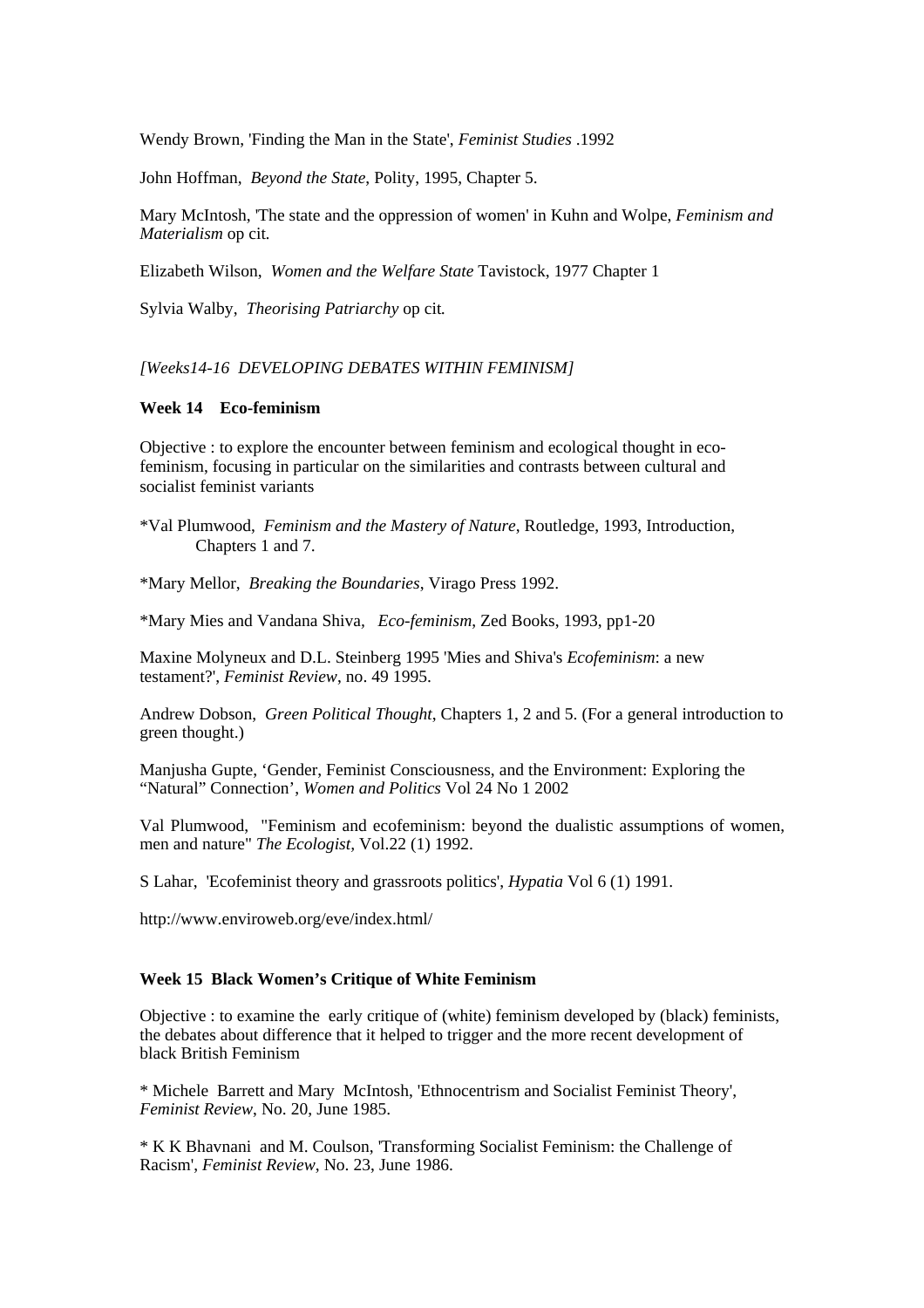\* S H Mirza, (ed.) *Black British Feminism*, 1997, Introduction and Chapters 3,4,5,6,7, and 21-2. (This book contains most of the seminal interventions in this debate.) (Another important reader is Kum Kum Bhavani (ed) *Feminism and Race*, Oxford University Press, 2000.)

Michele Barrett, 'The Concept of 'Difference'', *Feminist Review*, No. 26 1987.

Patricia Hill Collins, *Black Feminist Thought*, Routledge, 1991, chapters 1 and 2.

Mary Maynard, '"Race", Gender and the Concept of "Difference" in Feminist Thought', in H. Afshar and M. Maynard, *The Dynamics of "Race" and Gender. Some Feminist Interventions*, Taylor and Francis, 1994, pp9-25.

Chandra T Mohanty, 'Feminist Encounters: Locating the Politics of Experience' in M. Barrett and A. Phillips (eds) *Destabilizing Theory op cit*. [Also available in A Phillips (ed*) Feminism and Politics*, op cit]

Pratib Parmar, 'Other Kinds of Dreams', in Mirza, *Black British Feminism*, pp.67-69.

Hannana Siddiqui, 'Black Women Activism: Coming of Age?, *Feminist Review* No 64 Spring 2000

### **Week 16 Feminism and Post-Modernism**

Objective : to trace the emergence of feminist post-modernism, with particular reference to conceptions of women/gender and to consider its political implications

\* Linda Nicholson, 'Interpreting gender', in L Nicholson and S. Seidman, (eds) *Social Postmodernism. Beyond Identity Politics*, Cambridge University Press 1995, pp39-67.

\* Judith Butler, 'Contingent foundations: Feminism and the question of "postmodernism"' in J Butler, and J. Scott (eds) *Feminists Theorize the Political*, Routledge 1992.

\*Kate Nash, 'The Feminist Production of Knowledge: Is Deconstruction a Practice for Women?', *Feminist Review* No.47, 1994.

Kate Soper, 'Postmodernism and its discontents' *Feminist Review* No.39, 1991.

J Sawicki, 'Foucault and Feminism: Toward a politics of difference' in Shanley, M.L. and C. Pateman (eds) *Feminist Interpretations of Political Theory op cit,* 1991.

Judith Squires, *Gender in Political Theory*, Polity 1999, chapter 2

Martha Nussbaum, 'The Professor of Parody', *New Republic* Online 22/02/99. Available at http://www.qwik.ch/the\_professor\_of\_parody

*[Weeks 17-21 POLITICS AND WOMEN]* 

### **Week 17 A Feminist Critique of Political Science?**

Objective : to examine how far feminists have succeeded in elaborating an effective critique of 'malestream' political science.

\*Vicky Randall, 'Feminism and Political Analysis, *Political Studies*, 1992.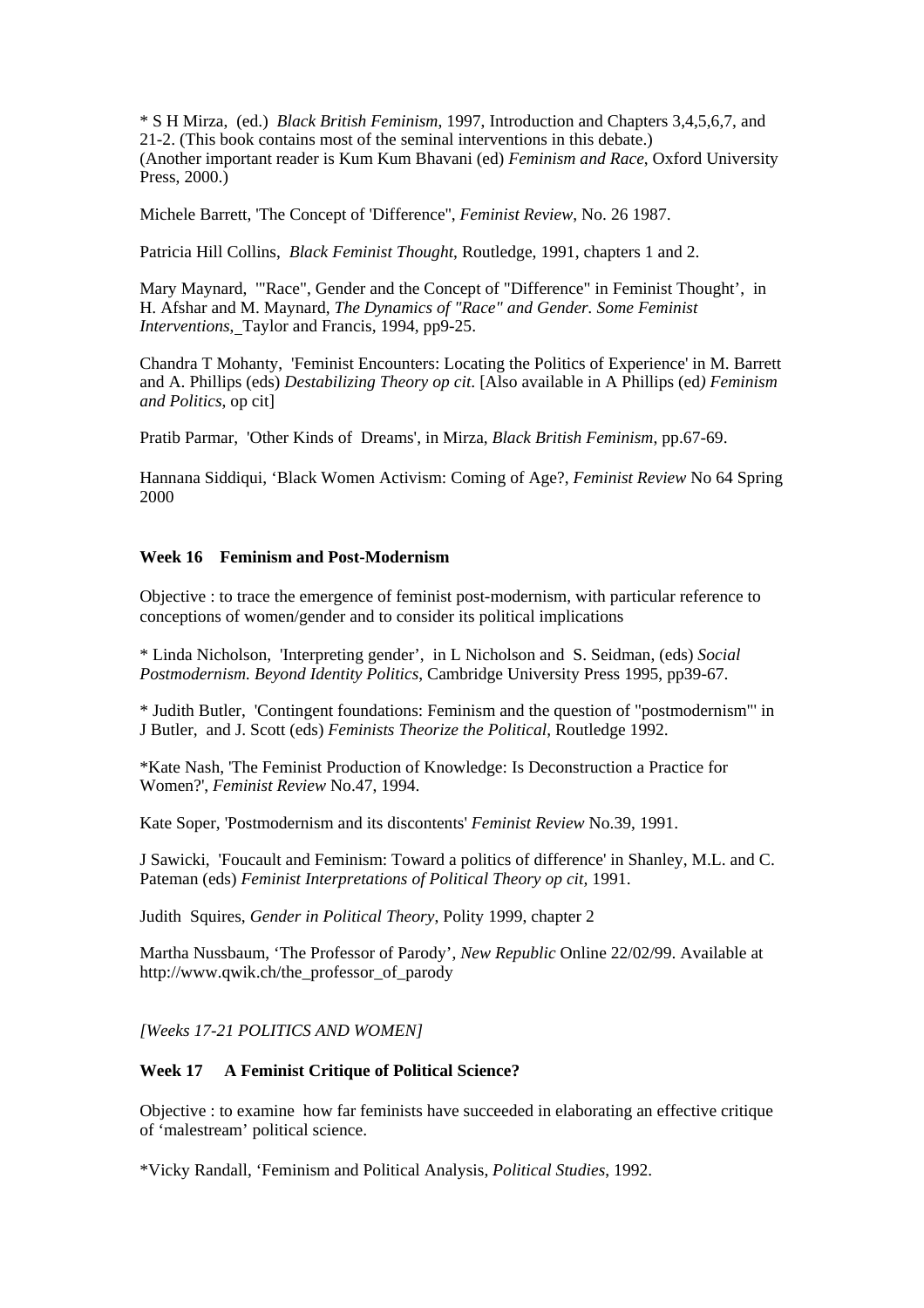\*Vicky Randall, 'Feminism' in David Marsh and Gerry Stoker (eds*) Theory and Methods in Political Science*, second edition, Palgrave Macmillan 2002.

\* Joni Lovenduski, 'Gendering Research in Political Science' *Annual Review of Political Science,* 1998, pp333-58

\*Diana Coole, 'Feminism and Politics', pp. 24-42, in Leftwich, A. (ed.) *New Developments in Political Science,* Edgar Elgar, 1990, pp24-42.

\*Fiona Mackay, 'Gender and Political Representation in the UK: The State of the "Discipline"', *British Journal of Politics and International Relations*, Vol 6 No 1 Feb 2004

K Jones, 'Towards the revision of politics', in K B Jones and A G Jonasdottir (eds*) The Political Interests of Gender*, Sage, 1988.

Virginia Sapiro, 'Feminist Studies and Political Science - and Vice Versa', in A Phillips (ed) *Feminism and Politics*, Oxford University Press, 1998

Sally Kenney, 'New Research on Gendered Institutions', *Political Research Quarterly* 1996

Susan J Carroll and Linda M G Zerilli, 'Feminist Challenges to Political Science', in A W Finifter (ed) *Political Science : the State of the Discipline*, American Political Science Association 1993

# **Week 18 Masculinity in Politics and Political Science**

Objective: to consider how the question of masculinity could be developed, and has been explored in practice, in political science.

\*R W Connell, *Masculinities*, Polity, 1996

Lynne Segal, *Slow Motion : Changing Masculinities, Changing Men*', Virago, revised edition 1997

Jeff Hearn, From Hegemonic Masculinity to the Hegemony of Men', *Feminist Theory*, Vol 5 No 1 2004, pp49-72

Kim E Nielsen, 'What's a Patriotic Man to Do ? Patriotic Masculinities of the Post WW1 Red Scare', *Men and Masculinities*, Jan 2004

Cynthia Cockburn, *In the Way of Women: Men's Resistance to Sex Equality in Organizations*, Princeton University Press, 1991

Xavier Andrade, 'Machismo and Politics in Ecuador. The Case of Pancho Jaime', *Men and Masculinities* Jan 2001

### **Week 19 Women in British Politics**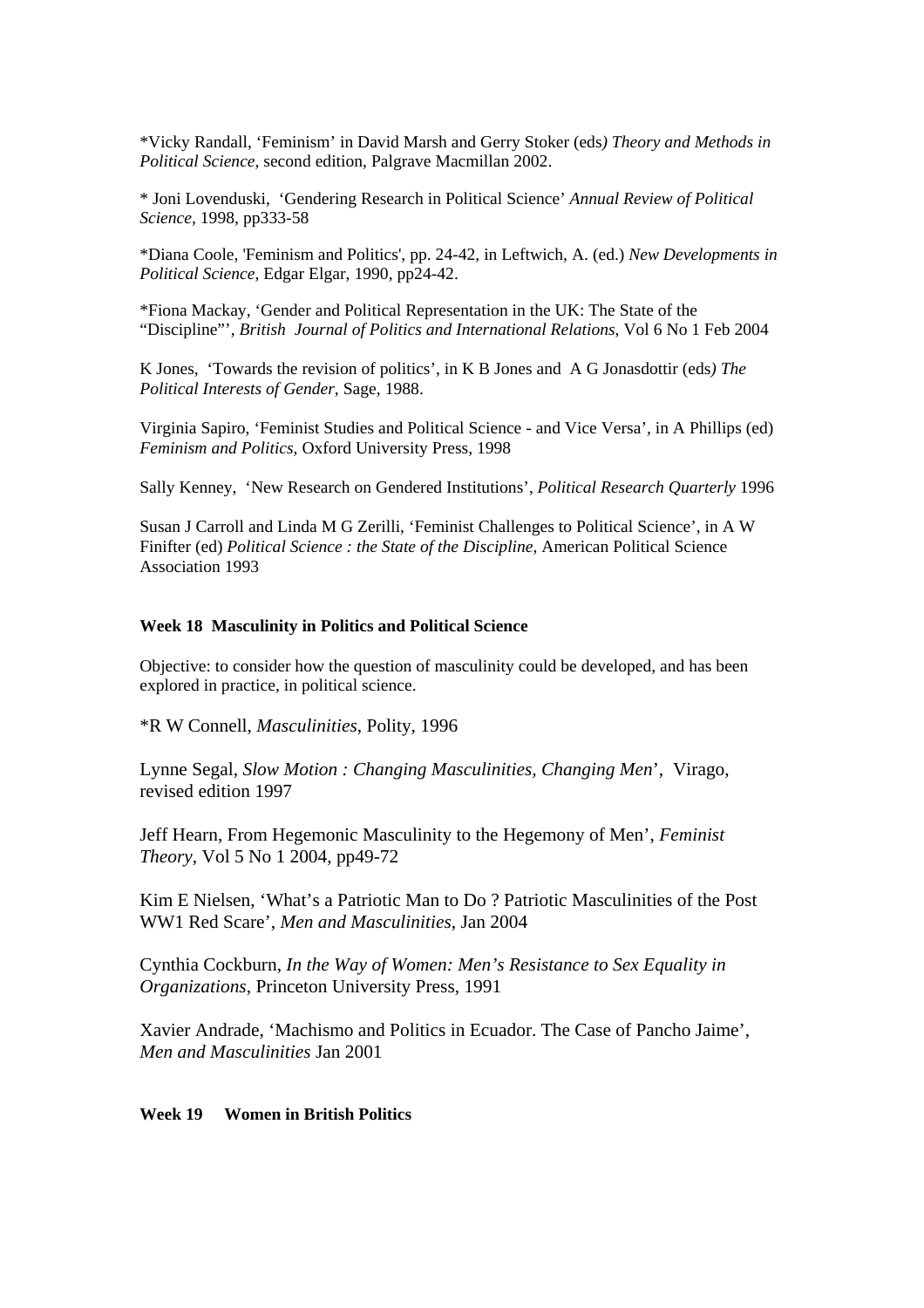Objective : to assess the extent of , and continuing barriers to, women's participation within the different arenas of British politics and to consider how far and in what ways they have made a difference to public politics

\* Sarah Childs*, New Labour's Women MPs*, Palgrave 2004

\*Joni Lovenduski and Vicky Randall, *Contemporary Feminist Politics*, Oxford University Press 1993, chapter 5

\*Joni Lovenduski, 'Sex, Gender and British Politics', *Parliamentary Affairs*, January 1996

\* Pippa Norris and Joni Lovenduski 'Gender and Party Politics in Britain', in J. Lovenduski and P. Norris (eds) *Gender and Party Politics*. Sage, 1993.

Alice Brown, et al, *Politics and Society in Scotland*, second edn Macmillan, 1998, chapter 8.

Karen Ross (ed) Women, Politics and Change, *Oxford University Press* 2002

Fiona Mackay, 'In a different voice? Scottish women politicians and the vocabulary of care', *Contemporary Politics*, Vol 4 No 3 1998, pp259-70

Pippa Norris, 'Women Politicians : Transforming Westminster?', *Parliamentary Affairs*, Vol 49 No 1 1996

Vicky Randall, *Women and Politics*, Macmillan 1987, chapters 2 and 3

Lizzie Thynne, 'Women in television in the Multi-Channel Age', *Feminist Review* No 64. 2000

Sarah Childs, Joni Lovenduski and Rosie Campbell, *Women at the Top 2005: Changing Numbers, Changing Politics*, Hansard Society 2005

#### **Week 20 State Feminism**

.

Objective : to introduce the notion of state feminism and to evaluate its different forms through a cross-national comparison

\*Dorothy M Stetson and Amy G Mazur (eds) *Comparative State Feminism*, Sage, 1995 Introduction and Conclusion

Joni Lovenduski, 'An Emerging Advocate : The Equal Opportunities Commission in Great Britain', in Stetson and Mazur (eds)

Judith Squires and Mark Wickham-Jones, 'Mainstreaming in Westminster and Whitehall: From Labour's Ministry for Women to the Women and Equality Unit, *Parliamentary Affairs,* January 2002

Marion Sawer, '"Femocrats in Glass Towers?" : The Office of the Status of Women in Australia' in Stetson and Mazur (eds)

Joyce Outshoorn, 'Between movement and government : "Femocrats" in the Netherlands' in H Kriesi (ed) *Yearbook of Swiss Political Science* 1994.

Sonia Mazey, *Gender Mainstreaming in the EU*, European Dossier series, Kogan Page 2001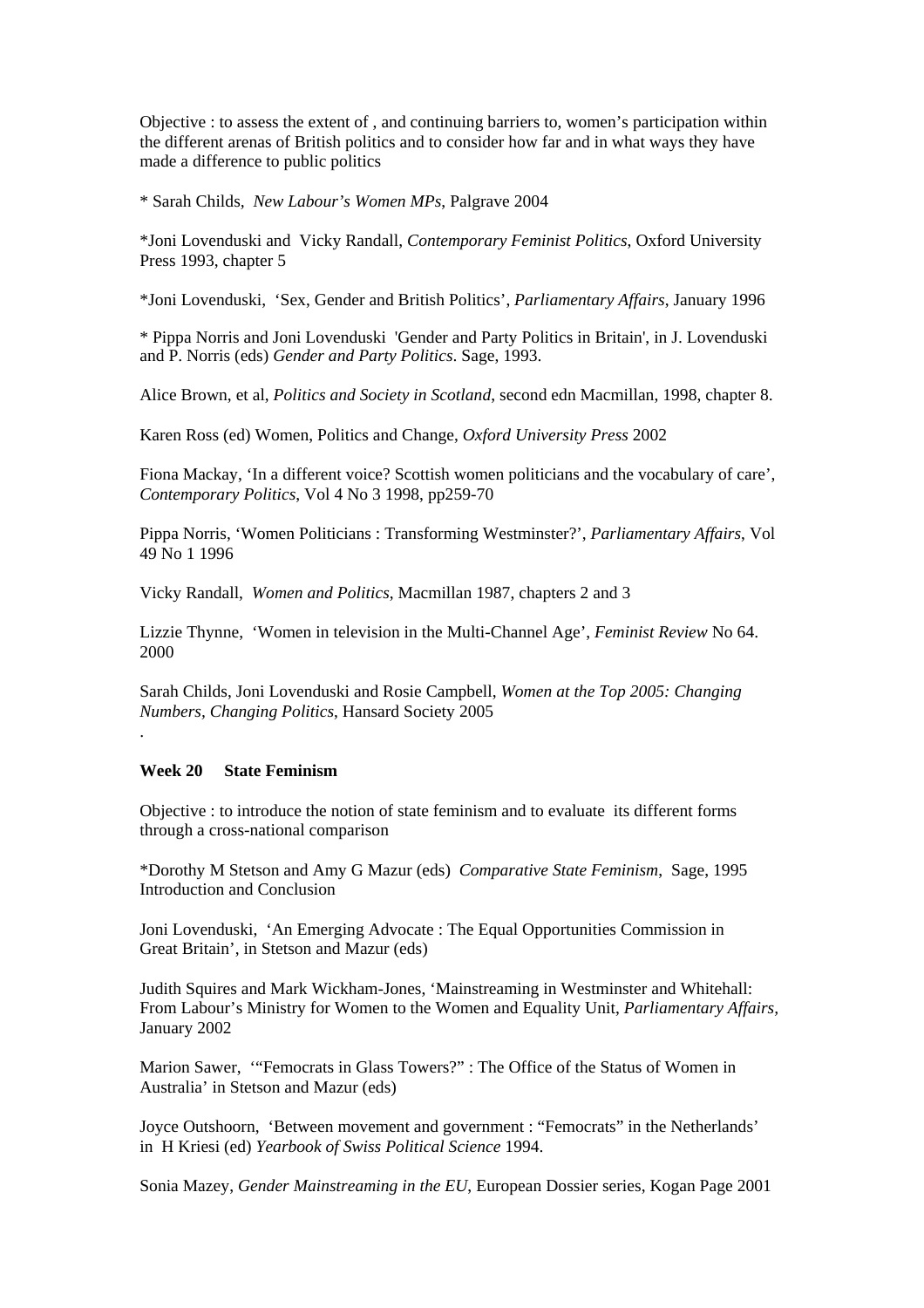Teresa Rees, *Mainstreaming Equality in the European Union*, Routledge 1998

Shirin Rai (ed) *National Machineries for the Advancement of Women : Mainstreaming Gender, Democratising the State?,* Manchester University Press 2002

Louise Chappell, *Gendering Government: Feminist Engagement with the State in Australia and Canada*, British Columbia Press, Vancouver, 2002.

### **Week 21 Feminism, Politics and Policy under New Labour**

Objective : to assess the implications for feminism and for women of developments in politics and policy under the Labour government of Tony Blair

Esther Breitenbach et al (ed) *The Changing Politics of Gender: Equality in Britain*, Palgrave 2002

Anna Coote (ed) *The New Gender Agenda,* Institute of Public Policy Research 2000

Sarah Childs, S, 'In their own words : New Labor women and the substantive representation of women', *British Journal of Politics and International Relations*, 2001, Vol 3 No 2, 173-90

D Cameron, 'Barking back', *Trouble and Strife*, No 35, summer 1997

Harriet Harman, 'Labour and women : the long and winding road', *Renewal*, Vol 8 No 1, 2000.

Sylvia Bashevkin, 'From tough times to better times : feminism, public policy and New Labour in Britain', *International Political Science Review*, 2000, Vol 21 No 4.

Angela McRobbie, 'Feminism and the Third Way, *Feminist Review*, No 64 2000

Jane Franklin, 'What is wrong with New Labour politics?', *Feminist Review*, 2000, No 66 See also 'After modernisation : gender, the third way and the new politics', in Anna Coote (ed).

Katherine Rake, 'Gender and New Labour's Social Policies', *Journal of Social Policy*, 2001, V0l 30 No 2, 209-231

Judith Squires and Mark Wickham Jones, 'New Labour, Gender Mainstreaming and the Women and Equality Unit', *British Journal of Politics and International Relations*, Vol 6 No 1, Feb 29004

Fiona Mactaggart MP, 'Women in Parliament: Their Contribution to Labour's First 1000 Days', *www.fabian society.org.uk* 

(Michael Freeden, 'The Ideology of New Labour', *Political Quarterly* 1999.)

Women's Unit website - *www.womens-unit.gov.uk* 

### **Week 22 Do We (Still ) Need Feminism?**